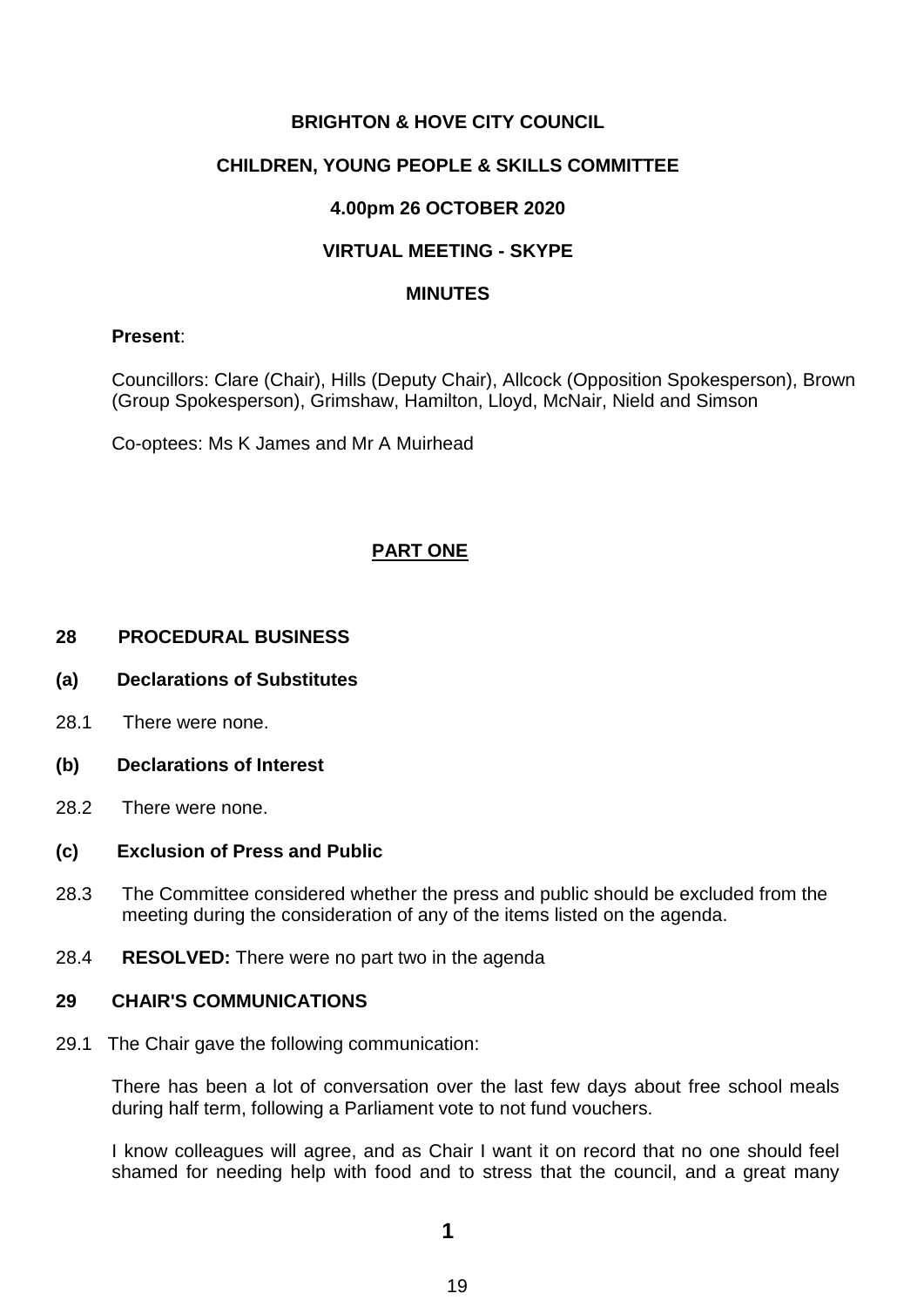businesses and volunteers in our city, are here and able to help. Food poverty is a deeply devastating and sad reality for too many families, now being exacerbated by the Covid-19 pandemic. No child should go hungry.

In Brighton and Hove we have had a strong focus on food poverty for a long time and since the early days of the pandemic have been running a food hub out of the Brighton Centre in partnership with Brighton and Hove Food Partnership. They are able to make deliveries direct to families who need it, and our schools and social work teams already do work to support families in need. These services receive direct funding from Brighton and Hove City Council and have also been in receipt of increased support throughout the pandemic as need has increased.

Anyone who needs this who is not already reached by our teams can use the information on the council website, the BH food partnership website or just calling 01273 293 117. Calls before noon will have a same day delivery of a food package.

Chomp have also run food groups during school holidays in our city for a while too, and while they can't do that so much now because restrictions surrounding the pandemic. they have raised an incredible amount of money to assist with local efforts. We have also seen many local businesses come forward to offer support and we are incredibly grateful for that. Holiday hunger is a focus of our corporate plan and we will continue to work with food partners to do all we can to alleviate this in the city.

I am grateful to councillor colleagues and know that so many of us share the disgrace that children are left to go hungry in one of the wealthiest countries in the world. While we remain hopeful that the government may bow to pressure to help children across the UK facing holiday hunger, I would be grateful if colleagues could share this information about the council's existing support services, to help reach more people.

What is important is ensuring that no child goes hungry.

# **30 PUBLIC INVOLVEMENT**

#### **30(a) Petitions**

- 30.1 There were no petitions.
- **30(b) Written Questions**
- 30.2 There were no Written Question

#### **30(c) Deputations**

30.3 There were no Deputations.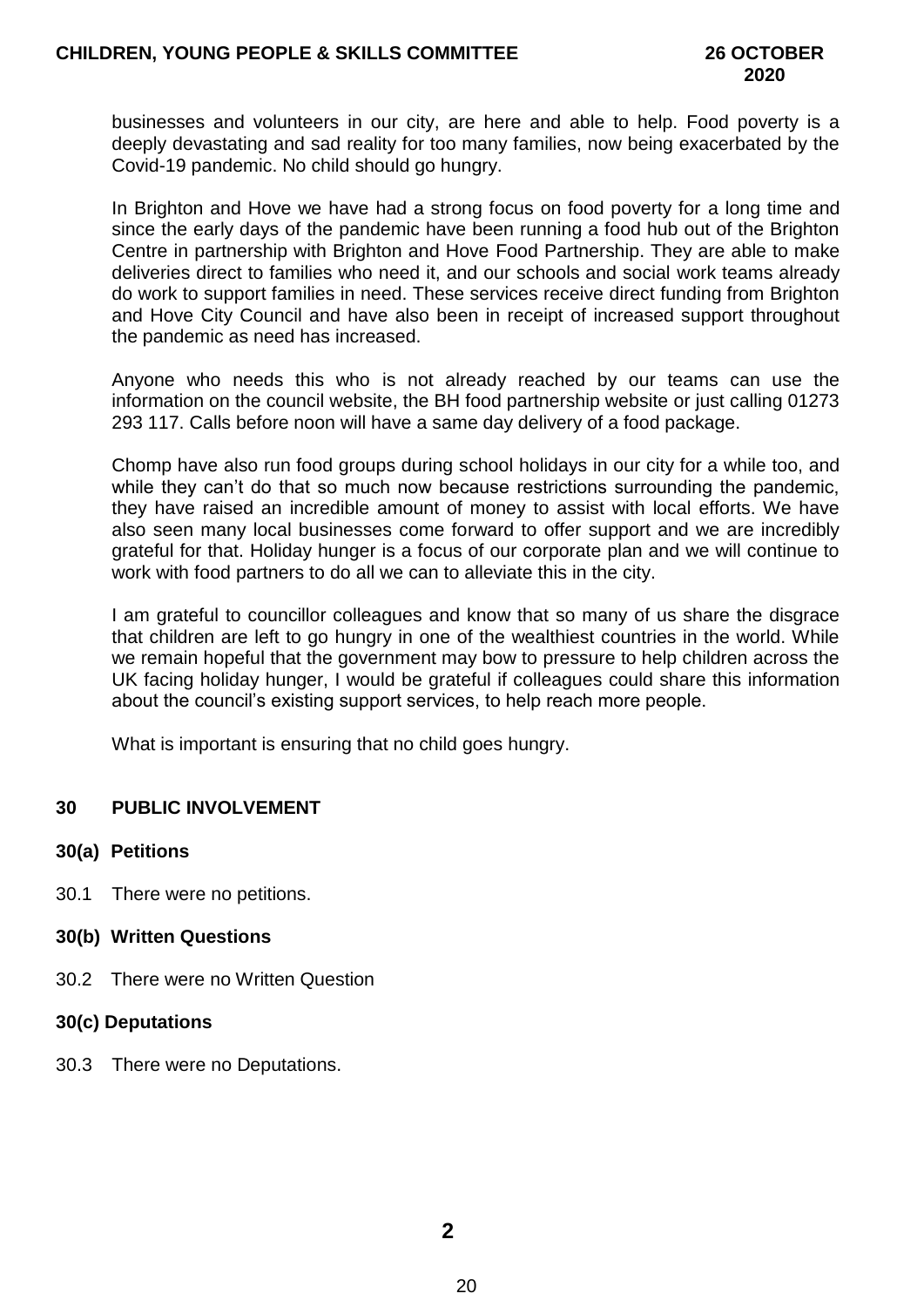### **31 MEMBER INVOLVEMENT**

- 31 (a) **Petitions**
- 31.1 There were none
- 31 (b) **Written Questions**
- 31.2 There were none
- 31.3 (c) **Letters**
- 31.3 There were none
- 31 (d) **Notices of Motion**
- 31.4 There were none.

# **32 HERTFORD INFANT & NURSERY SCHOOL - FORMAL CONSULTATION ON CLOSURE OF NURSERY CLASS**

- 32.1 The Committee considered the report of the Executive Director Families Children & Learning regarding the closure of Hertford Infant and Nursery School nursery class and a change to the school's lower age range from three to four years. The report was introduced by the Childcare Strategy Manager and was accompanied by the Chair of Governors of Hertford Infant School.
- 32.2 Councillor Grimshaw noted that the Hertford Nursery School offered the weekly 15 hours of free childcare without the requirement to purchase additional sessions and asked if other local providers offered the same option. The Childcare Strategy Manager said that two local nurseries Cherry Tree Nursery and St Joseph's Nursery both offered the option to only attend for the 15 hours of free childcare.
- 32.3 Councillor Grimshaw asked how the consultation had been advertised as she was concerned that people weren't aware that it was taking place. The Childcare Strategy Manager advised that it was through the school and the Council's website, and meetings with parents had been held at the school to discuss the proposals.
- 32.4 Councillor Nield noted that due to the current pandemic it wasn't known if other nursery providers would be forced to close and asked whether it would be possible to re-open Hertford Nursery in the future if it was needed. The Childcare Strategy Manager said it could and the current process would be undertaken but in reverse.
- 32.5 Councillor McNair asked if closing Hertford Nursery would benefit the other nearby nursery schools. The Childcare Strategy Manager said that it might, but parents didn't always choose a nursery close to their home, as other issues such as place of work or location of other family members impacted on their choice.